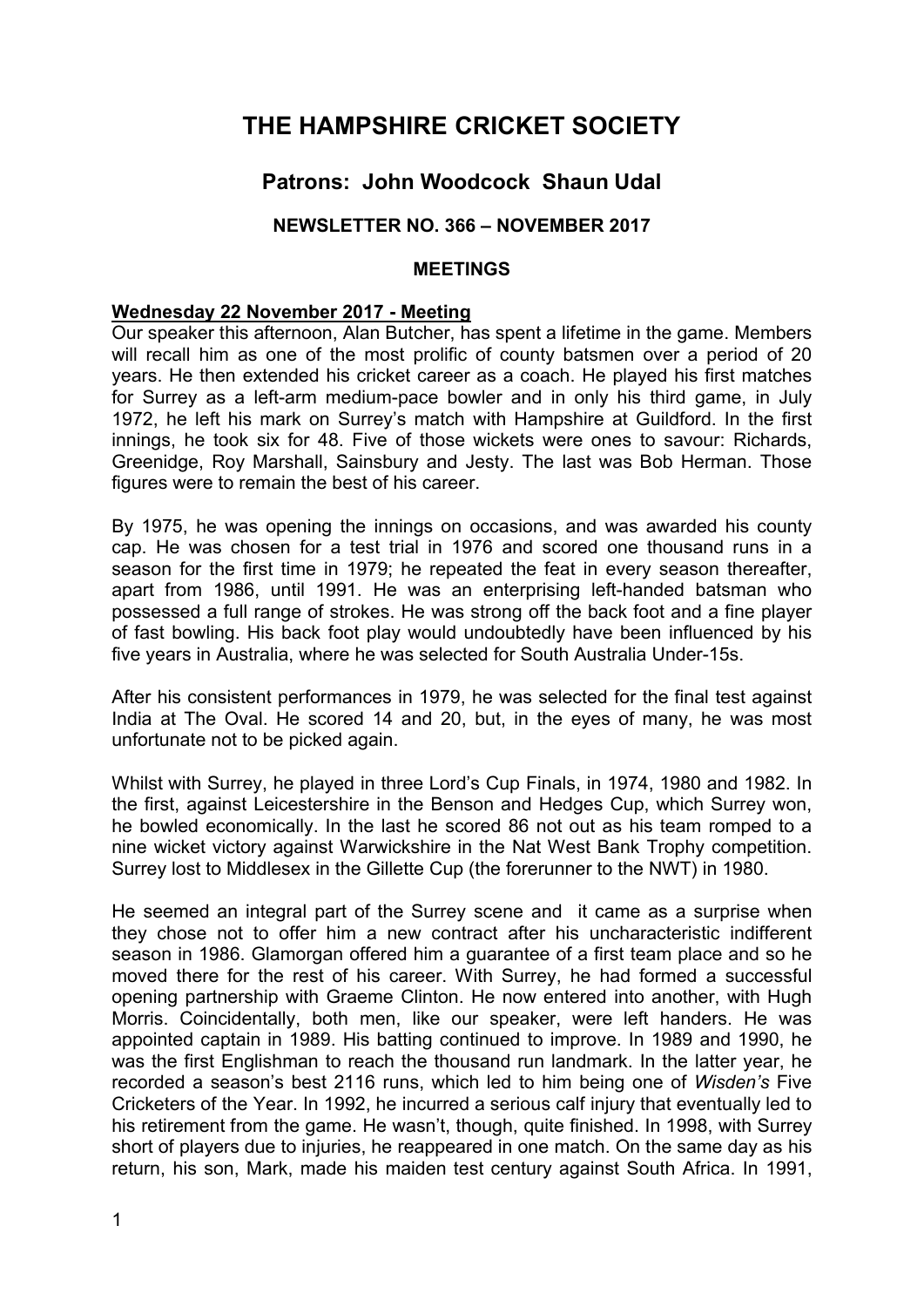the pair had created a county record when they were on opposite sides in a Sunday League match between Surrey and Glamorgan at The Oval. Mark was making his Surrey debut.

Alan Butcher was, of course, one of a cricketing dynasty. His brother, Ian, enjoyed a career as an all-rounder with Leicestershire and Gloucestershire between 1980-1990 and another, Martin, played for Surrey in one match in 1982. His other son, Gary, played for Glamorgan between 1994 and 1998. Moreover, one of his daughters, Bryony, has played for Essex and Devon Women's sides.

After he left Glamorgan, he became coach at Essex and Surrey. More notably, perhaps, he coached Zimbabwe between 2010-2013, and oversaw their re-entry to test cricket in August 2011, after a six year self-imposed exile following the departure of many of that very talented team in the first years of the Millenium. He wrote about his experiences in Zimbabwe in a highly regarded book *The Good Murungu: A Cricket Tale of the Unexpected* (pub. 2016).

**ALAN ROY BUTCHER** was born in Croydon on 7 January 1954. He made 22667 runs (avge. 36.32) in first-class cricket, including 46 centuries - the highest of which was 216 not out against Cambridge University at Fenner's in 1980. He also scored a further 8807 runs (7 centuries) in List A matches. Latterly, he bowled occasional slow left-arm spin and finished his first-class career with 141 wickets (avge.38.53), and a further 75 wickets in List A matches. His respective figures for catches held were 185 (85).

The Society is pleased to welcome such a distinguished and highly respected cricketer to our meeting this afternoon.

# **Wednesday 18 October 2017 – Report**

It was sad that so few members were able to attend and hear Simon Young's address. He took as his theme the power of sport, and cricket in particular, to transform communities and lives, to contribute to social inclusion and to provide hope and opportunity. He gave many examples of how all these issues were being achieved in Hampshire. St. Cross and Langley Park Cricket Clubs were working with communities and Portsmouth Cricket Club were giving opportunities to two young Afghan men, aiding their integration into Society. There were "Memory Days" at the Ageas Bowl for people with neurological conditions and their carers so that they could watch cricket, and handle bats and balls, which produced unexpected results. After a while, one man with dementia spread his fingers across the seam; another took up a bat and spoke about the similarities between cricket and golf. Muscle memory had come into play. People became less withdrawn and started to communicate with each other. Visitors from Essex and Somerset had also participated during Hampshire's home matches with those Counties. Through those days, families had conversations that they may never have had at home. It was truly inspirational work. If any member of the Society would like further information on this work, please contact Simon at info.1864@gmail.com or telephone 07547003352.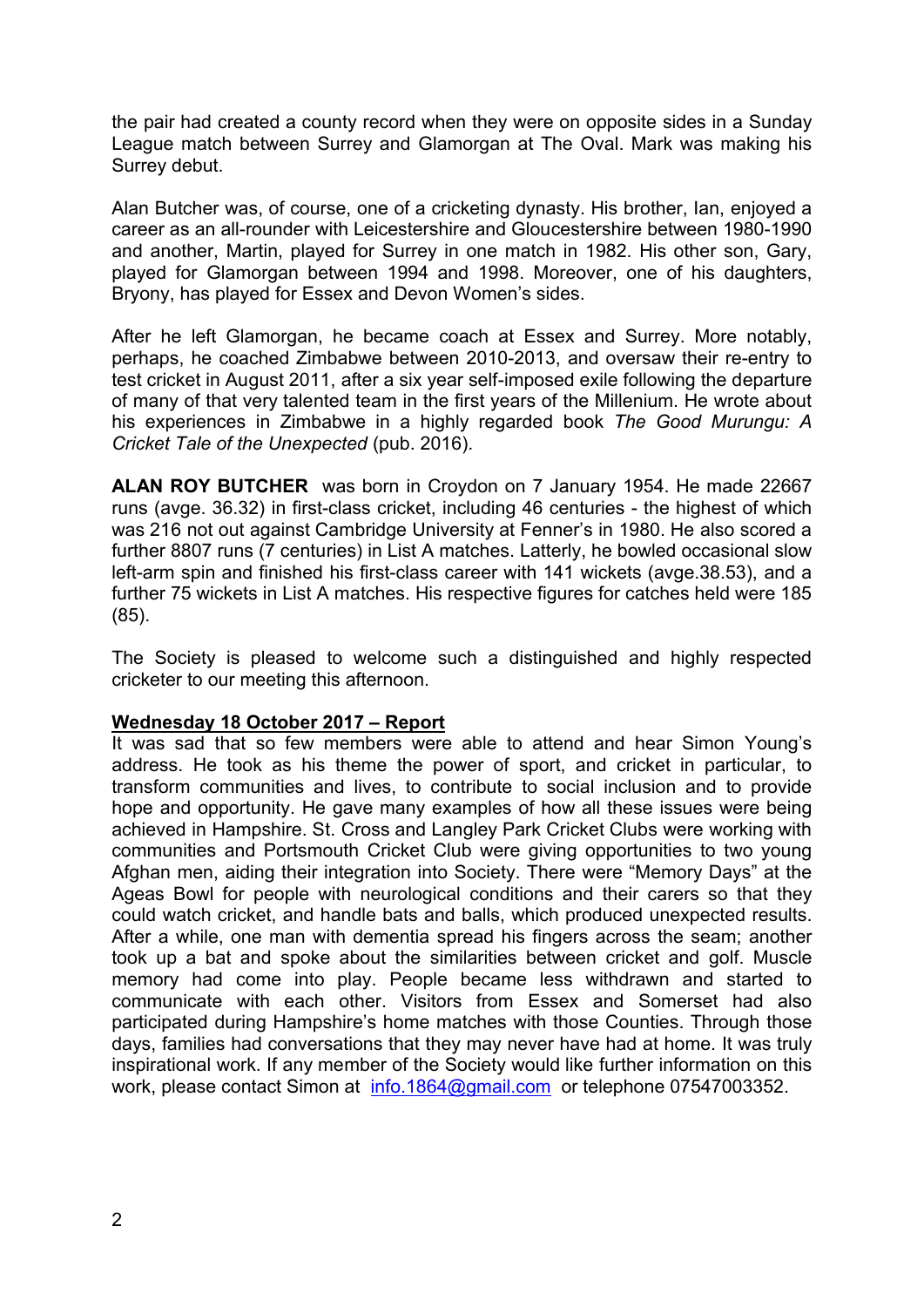# **SOCIETY NEWS**

# **HCS PLAYER OF THE YEAR**

Society members have voted **KYLE ABBOTT** as their Player of the Year for 2017 by a substantial margin.

### **OBITUARY - KEN BLOWE**

Society members will be sad to learn that Ken Blowe has passed away. Ken was a marvellous stalwart of the Society, serving as Committee member, Vice-Chairman and Treasurer. Until recently, he was a regular presence at meetings; he was always unfailingly cheerful and possessed a fund of stories. Ken will also be known to Hampshire supporters generally as he was one of the team in the club shop at the County Ground and the Ageas Bowl for many years.

### **OBITUARY – TONY BAKER**

Many members will probably also be aware that Tony Baker has died after a long illness, aged 77. He was Hampshire's Mr. Cricket. He was an outstanding all-rounder for Old Tauntonians in Southern League cricket during the 1960s and 70s, and once took ten wickets in an innings (10-26) as OTs defeated Netley Central in a Cup Final in Southampton's Parks. He also played for Hampshire  $2<sup>nd</sup>$  XI. He served in various administrative roles for the Southern League, OTs, and Southampton Touring Club (for whom he played on Sundays). After serving as Hampshire's honorary (!) treasurer for eight years, he became Chief Executive of Hampshire in 1986. He held that position for 15 years. It was during that period that he managed Hampshire's relocation from the County Ground to the Ageas Bowl.

He addressed the Society at its Annual Buffet Supper on 12 December 1990. The Society had much for which to thank him. Through his good offices, his accountancy firm, Brooking, Knowles and Lawrence, sponsored the Society for some years. Also, whilst at Northlands Road, he kindly arranged for the printing of the Society's **Newsletter** 

#### **MICHAEL CARBERRY**

Michael Carberry's departure to Leicestershire on loan at the end of August, with the aim to a longer term move, was so low key that many Hampshire supporters did not know he had left. There was the normal bland corporate statement thanking him for his services and expressing best wishes in the future. His departure was allegedly about a dispute regarding the terms of the renewal of his contract at the end of the season. It was a sad parting of the ways for a popular man, who had given so much to the club over a 12-year period, and to whom the club had been so supportive through two life-threatening illnesses, to leave.

Statistically, he has left a substantial legacy. The majority of his career for the club was played out in Division One of the Championship. His performances in the Division, increasingly regarded as an acid test of true quality, will form a benchmark for his successors. He is one of only four men to score a triple century for Hampshire. He scored more centuries (20) in Division One than any other Hampshire player. His average in those matches (42.52) has been exceeded only by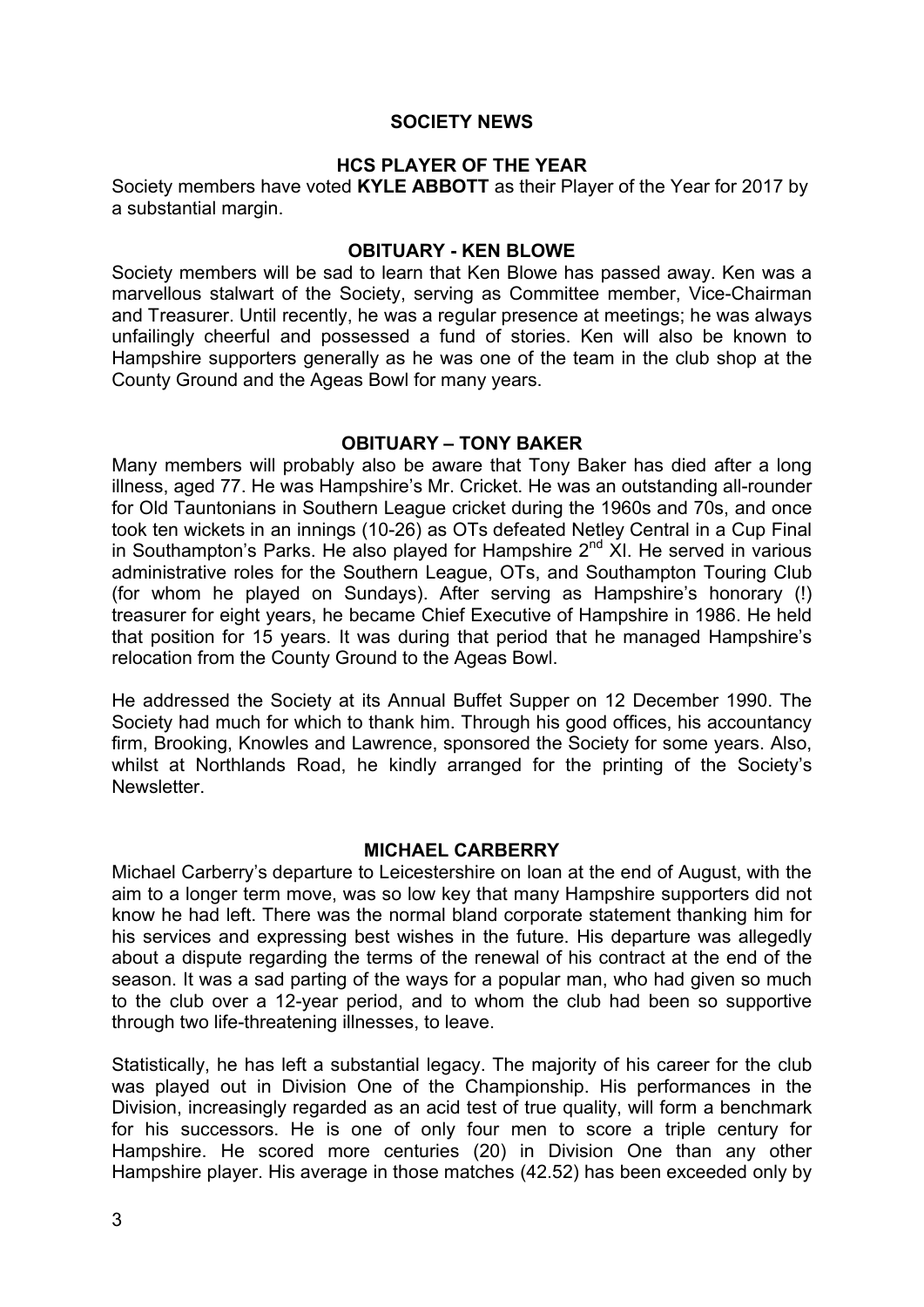John Crawley, and only Jimmy Adams, who has played in 23 more matches, is ahead of his runs total (7740). He also scored a one thousand runs in a Division One season on four occasions, more than any other Hampshire batsman. In 2009, he scored four centuries in successive matches, and two years earlier, registered a hundred in each innings against Worcestershire at Kidderminster.

His reliability was appreciated by HCS members. They voted him their Player of the Year four times, a record for the award since it was instituted in 1982.

It was not only the runs he scored that appealed. It was the way that he made them. He cut an imposing figure at the crease. Six feet tall, broad shouldered and shaven headed, he resembled a left-handed Viv Richards in build and stature. He invariably built an innings, but once set he drove powerfully off the front foot, and cut and hooked with relish. Perhaps his most memorable shot was the pull, as – Greenidge like – he swivelled on his back leg to despatch the ball through the on-side.

His figures and performances become even more impressive when it is considered that he did not play for Hampshire until he was 25 years old. He had batted consistently for Surrey and Kent beforehand, but found his way barred by test players at the former and an overseas signing at the latter. His sheer weight of runs was rewarded in six test appearances, against Bangladesh (1) and Australia (5), all abroad. He batted gamely on the ill-fated tour Down Under in 2013/14 when Mitchell Johnson was irresistible. He was third in the England averages and only Kevin Pietersen scored more runs. Moreover, outside of the tests, he made scores of 78, 153, 4 and 50 – hardly a failure. He never played for England again. Perhaps his age (33) counted against him.

As mentioned above, he has also suffered two life-threatening illnesses. Towards the end of 2010, after being selected for the Lions Tour of the West Indies, he was diagnosed with blood clots on his lungs. He did not play again until July 2011. In only his third match after his return, he made 300 not out in 510 minutes against Yorkshire at the Rose Bowl (as it was then called), in an epic third wicket partnership of 523 in 475 minutes with Neil McKenzie (237), a record stand for that wicket in the history of the County Championship. Wisden described it as "an astonishing feat of endurance".

Half way through the 2016 season, he was diagnosed with cancer. Facing yet another challenge with great fortitude, to the surprise of many, he was back on the field at the start of last season. However, after scoring a century against Cardiff UCCE and 99 against Middlesex, he struggled, before succumbing to injury. When he went to Leicestershire at the end of the season he was obviously out of sorts, perhaps not surprisingly given the events of the previous few months. He has signed a two year contract with his new county and will be captain in 2018. He will undoubtedly receive excellent support from the effervescent Paul Nixon, recently appointed as coach.

No appreciation of Michael Carberry would be complete without mention of his batting in both forms of limited overs cricket. Time and again, he took on some of the best bowlers in the world by advancing down the wicket to use his immense power to lift them straight over the boundary boards. If they pitched short, he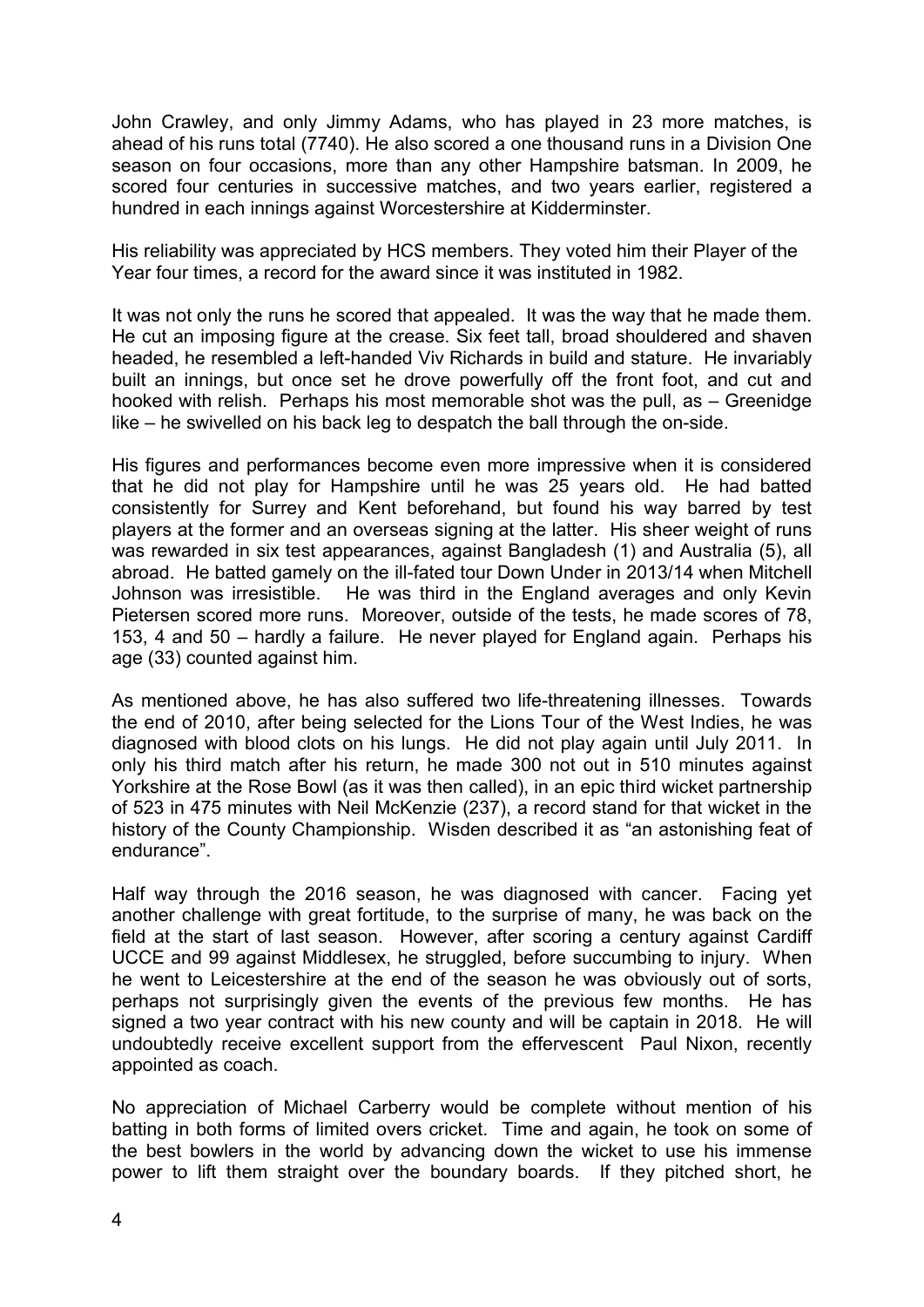hooked thrillingly. He had no need to improvise; in fact, he looked ill at ease when he did. The force of his strokes was enough to defeat whatever field was set for him. His extraordinary innings of 68 off just 36 balls (with five sixes) on a slow, sluggish pitch at Hove was the main contributory factor of Hampshire reaching the CB Final at Lord's in 2012. He made three Lord's Finals appearances and was in both sides when Hampshire were t20 champions in 2010 and 2012.

In all matches for Hampshire, Michael Carberry scored 16862 runs, took 21 wickets with his right-arm off-break bowling and held 137 catches. His first-class aggregate of 10277 runs (avge. 42.64) is bettered only by Jimmy Adams in the four-day era. No batsman currently approaches his 28 centuries for the club in four-day cricket. One suspects that tally will remain a record for some years to come. He also made six centuries in white ball cricket and with Michael Lumb, Adams and Vince is one of four men to pass the hundred mark in all formats.

#### **WILL SMITH**

Another player to leave Hampshire is Will Smith who has returned to Durham for 2018.

He has left a host of good memories during his four year stay with Hampshire. He was a firm favourite with the County supporters for his loyalty and sheer enthusiasm. He was the apotheosis of the team player. He brought energy to the side in the field, even on days of soporific heat when all around him were flagging. His unstinting loyalty was illustrated last season. With his place in the first team blocked by two overseas signings, he captained the  $2<sup>nd</sup>$  XI and, to wide acclaim, led his young charges to the Southern Division title. He also scored runs and centuries along the way. He clearly had much to offer. He was given only one first team opportunity against South Africa A, despite the inconsistency of the top order batting throughout the season. Ironically, with absences during September, when he might have earned a deserved recall, he himself was injured.

In his first season with Hampshire, in 2014, he skipped to 1187 runs (avge 51.60). His efforts were recognised by his colleagues when they nominated him as their Player of the Year. He scored two centuries. The first was 151 not out against Essex at the Ageas Bowl, during which he put on 387 for the third wicket with James Vince (240). His other hundred exemplified all his qualities. He always sold his wicket dearly. In the penultimate match of the season against Kent at home, Hampshire faced a large deficit to save the match. Smith opened, and wickets fell around him at regular intervals throughout the innings. When the ninth wicket fell, Hampshire were only 77 runs in front with overs to spare. However, in company with James Tomlinson, he batted for a further 12 overs before Kent called it a day. He was unbeaten on 142 out of a total of 248 for nine. The five points gained from the draw eventually enabled Hampshire to be promoted as champions of Division 2.

Given his lack of opportunity last season, it is worth recording his efforts in 2016. He was the only man to play in all championship matches, and captained the side when James Vince was on test duty. He also made his career best score of 210 against Lancashire at the Ageas Bowl, batting for nine and a half hours. Hampshire had been thrashed by Lancashire by an innings at Old Trafford three months earlier. He ensured there was no repetition.